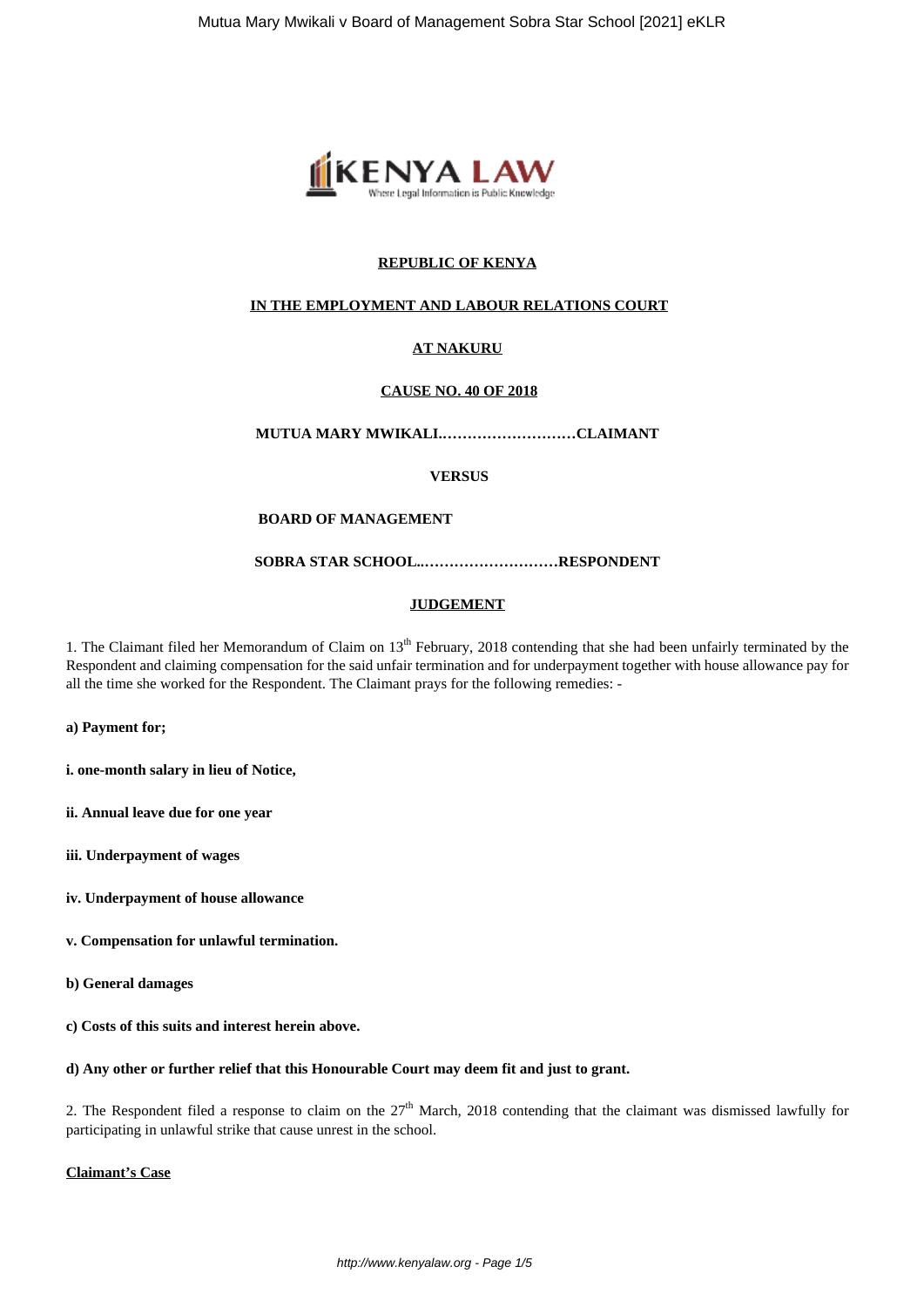3. The claimant avers that she was employed by the Respondent in January, 2016 earning a monthly salary of Kshs. 6,000 however on holidays of April, August and December the claimant received a salary of Kshs. 3,000 per month.

4. On  $20^{th}$  July, 2017 the claimant received a text message from the Respondent director via mobile phone number 0718611018 dismissing her from employment without setting out the reason for the said dismissal.

5. Aggrieved by the Respondent's Actions, the Claimant approached her Union being Kenya National Union of Private School Teachers who intervened and an agreement was arrived at dated 27.7.2019 that the claimant was to be paid terminal dues of Kshs. 116,600 however the claimant was only paid Kshs. 25,000 and the balance were never remitted to her to date.

6. Despite frantic follow up, the Respondent declined to remit the said dues to the claimant.

7. The claimant alleged that she was underpaid throughout her employment with the Respondent and did not take her annual leave for the financial year 2016/2017.

8. During hearing the claimant testified that the circumstances leading to the termination is that she was advised by the Head teacher Ms. Irene who was in charge of ECD section not to administer an exam till their salary issue was sorted out. The Respondent's director then learned of the said action and ordered her to leave the school immediately and later on she received a message terminating her services. She maintained that there was no strike in the school as alleged.

9. Upon cross examination she admitted that the school had holidays being April, August and December however that during the said months they could teach pupils on tuition and after tuition she could carry out marketing of the school till 1.00pm every day of the week.

10. She maintained that she never received any warning letter at any point in her employment with the Respondent.

## **Respondent's case**

11. The Respondent admits to employing the claimant and also admits summarily dismissing the claimant however that the reason for the dismissal was communicated to the claimant, which was for participating in an illegal strike that caused unrest in the school and disrupted learning.

12. The Respondent also admits to signing the agreement with the Kenya National Union of Private teachers dated  $27<sup>th</sup>$  July,  $2017$ however that she was coerced into signing the agreement therefore that the agreement is unenforceable.

13. It is the Respondent's case that the claimant never worked diligently as alleged and received several verbal warnings.

14. During hearing the Respondent called two witnesses, Sophia Barasa (RW-1),the director of the Respondent who adopted her statement dated 5.4.2018 and in addition averred that she never agreed with the claimant on alleged pay rise after probation period neither did she agree to give the claimant 3 months notice before termination. She added that there were no tuitions during holidays.

15. Upon cross-examination, RW-1 testified that there was a verbal employment contract between the Respondent and the claimant and the pay was of Kshs. 6,000 for all untrained teachers which was paid throughout the year. She testified that she terminated the services of the claimant for gross misconduct of causing an illegal strike that disrupted learning in the school.

16. The Respondent second witness, Irene Bonareri, RW-2, was the Respondent's ECD head teacher. She adopted her witness statement dated 5.4.2018 and in addition testified that a strike occurred which was caused by the Claimant and her efforts to calm down the claimant and the entire situation did not bear any fruits. She testified that salary review was always at the discretion of the employer pursuant to satisfactory performance.

17. She also testified that the claimant had been issue with 3 warning letters.

18. On cross examination, she testified that the warning was given verbally for talking badly about the school however that the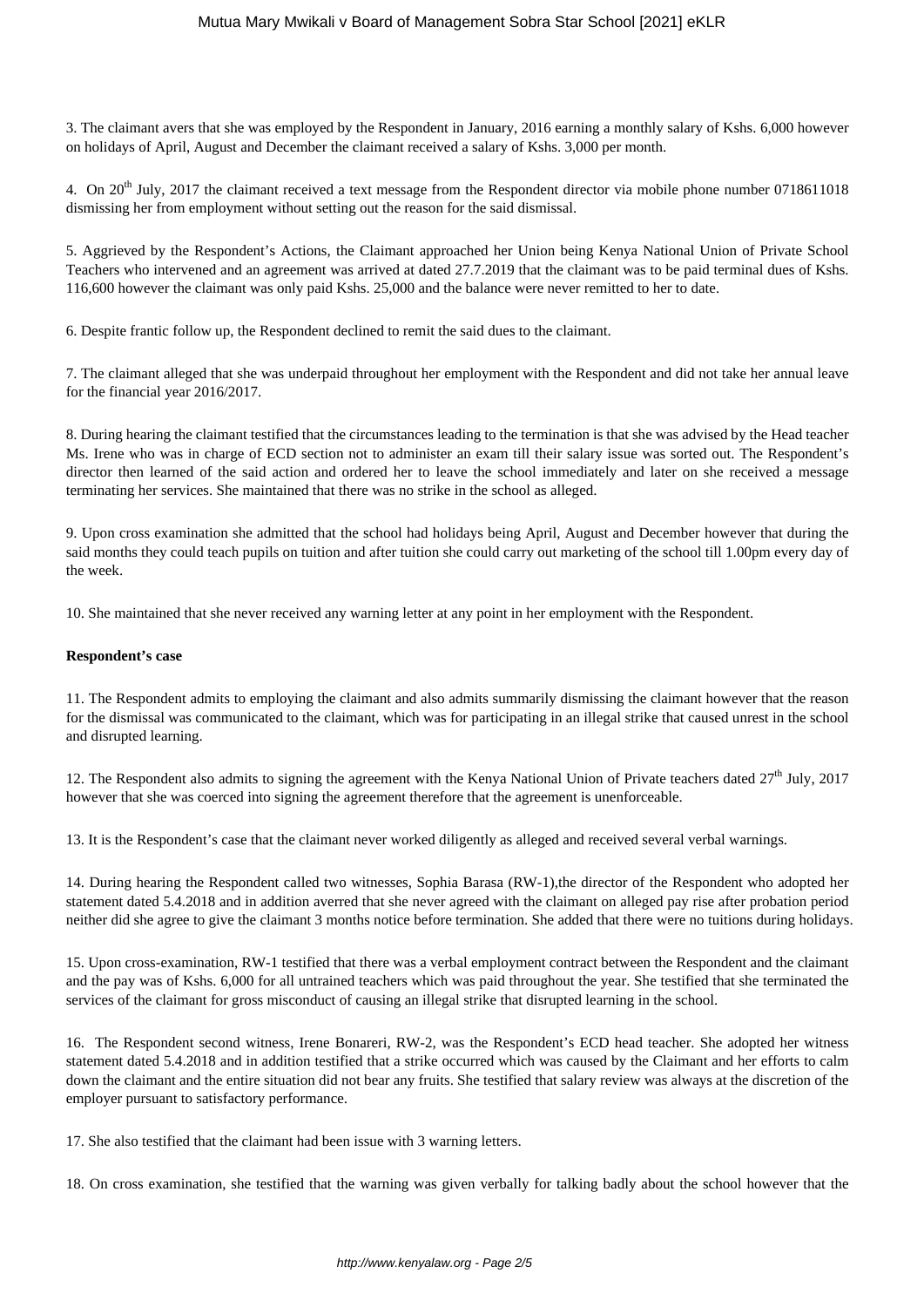director who gave the said warnings was not in the school and could only communicate the said warning to her. She maintained that she did not instruct the claimant not to administer exams as alleged, neither did she participate in the strike that led to the claimant's termination.

#### **Claimants Submissions**

**19.** The claimant submitted from the onset that no reason was given for the said termination. She argued that the termination was not preceded by a disciplinary hearing as envisaged under section 41 of the Employment Act therefore failing on procedural fairness. In this she cited the case of **Francis Mukhwana Tsama V Kwale International Sugar Co. Limited [2015] eklr.**

20. The claimant then urged this Court to find in her favour and allow the claim as prayed.

### **Respondent's Submissions**

21. The Respondent on the other hand submitted that the claimant was summarily dismissed for gross misconduct of causing an illegal strike in the Respondent disrupting learning therefore that her dismissal was justified in the circumstances.

**22.** With regard to underpayment claimed, it was submitted that the claimant has not demonstrated which wage order she was relying on in justifying the said underpayment and submitted further that the claimant ought to have annexed a copy of the wage order to guide this Court in the said claim. In this, she cited the case of **Patson Musembi Kitolo V Kin Jin Lee [201t5] eklr.**

23. On the leave pay sought, it was submitted that the claimant was teaching kindergarten who never attended any tuition rather enjoyed three month leave in a year therefore the leave claim is not warranted.

24. I have examined the evidence and submissions of the parties herein. From the claimant's evidence, she was terminated through text and no reason for the termination were given.

25. The respondents have not produced any letter indicating the reasons for the termination but only indicate that the claimant was terminated for participating in an unlawful strike.

26. Section 43 of the Employment Act 2007 states as follows;

### *"43. Proof of reason for termination*

*(1) I n any claim arising out of termination of a contract, the employer shall be required to prove the reason or reasons for the termination, and where the employer fails to do so, the termination shall be deemed to have been unfair within the meaning of [section 45.](http://kenyalaw.org:8181/exist/kenyalex/actview.xql"actid=No.%2011%20of%202007#KE/LEG/EN/AR/E/NO.%2011%20OF%202007/sec_45)*

## *(2) The reason or reasons for termination of a contract are the matters that the employer at the time of termination of the contract genuinely believed to exist, and which caused the employer to terminate the services of the employee".*

27. The law envisages that in any termination, reason for termination must be given but in case of the claimant no such reasons were given. The claimant had also worked for the respondent since January 2016. She was never issued with any appointment letter as envisaged by Section 6 (confirm) of the Employment Act.

28. Section 41 of the Employment Act 2006 also states as follows;

### *"41. Notification and hearing before termination on grounds of misconduct*

*(1) Subject to [section 42\(](http://kenyalaw.org:8181/exist/kenyalex/actview.xql"actid=No.%2011%20of%202007#KE/LEG/EN/AR/E/NO.%2011%20OF%202007/sec_42)1), an employer shall, before terminating the employment of an employee, on the grounds of misconduct, poor performance or physical incapacity explain to the employee, in a language the employee understands, the reason for which the employer is considering termination and the employee shall be entitled to have another employee or a shop*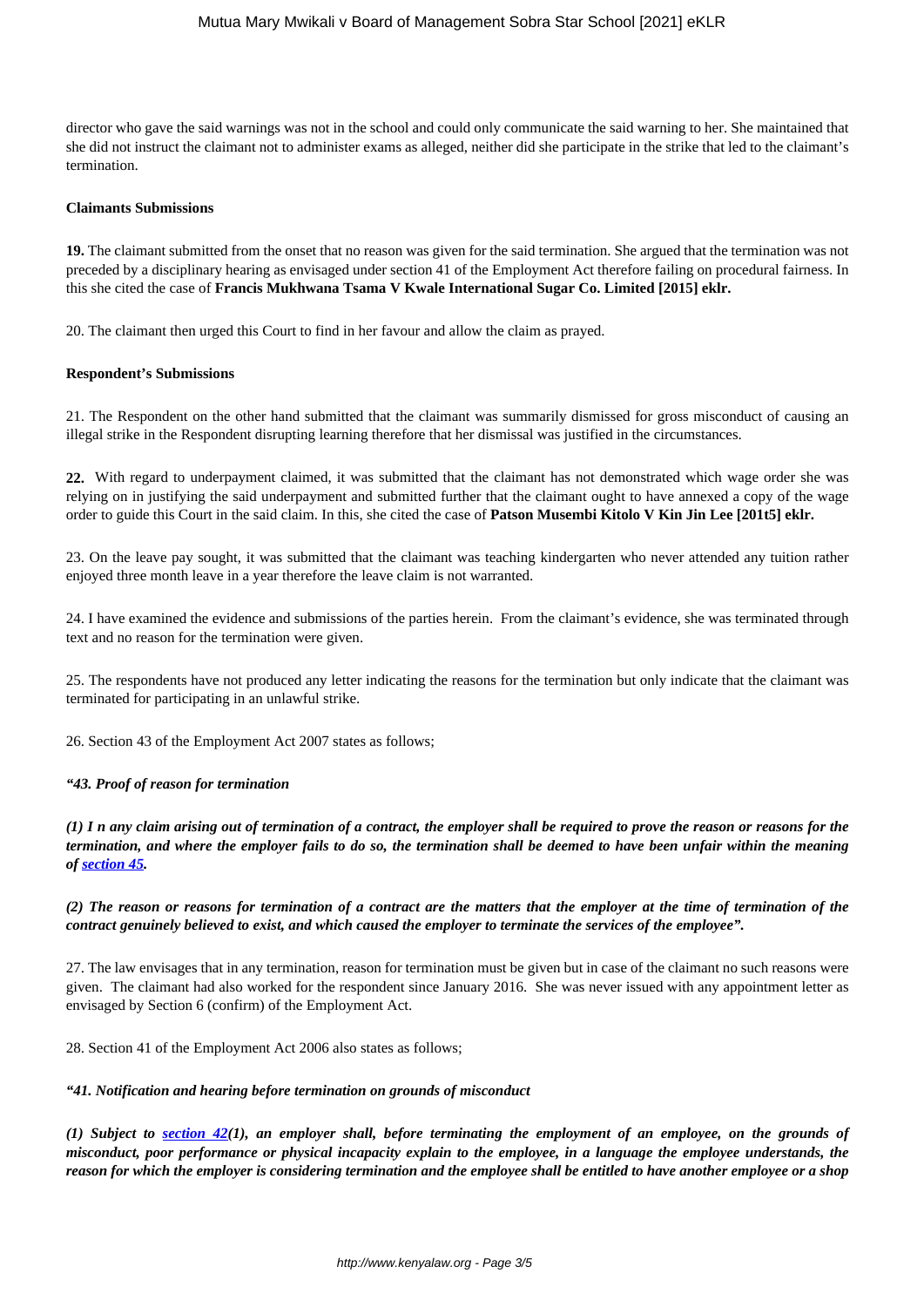*floor union representative of his choice present during this explanation.*

*(2) Notwithstanding any other provision of this Part, an employer shall, before terminating the employment of an employee or summarily dismissing an employee under [section 44\(](http://kenyalaw.org:8181/exist/kenyalex/actview.xql"actid=No.%2011%20of%202007#KE/LEG/EN/AR/E/NO.%2011%20OF%202007/sec_44)3) or (4) hear and consider any representations which the employee may on the grounds of misconduct or poor performance, and the person, if any, chosen by the employee within <i>subsection* (1)*, make*".

29. In the case of the claimant, she was never invited for any disciplinary process and so provisions of Section 45 (2) of the Employment Act 2007 which states as follows were flowed.

*"45. (1)……*

*(2) A termination of employment is unfair if the employer fails to prove-*

- *(a) that the reason for the termination is valid;*
- *(b) that the reason for the termination is a fair reason-*
- *(i) related to the employee's conduct, capacity or compatibility; or*
- *(ii) based on the operational requirements of the employer; and*
- *(c) that the employment was terminated in accordance with fair procedure".*
- 30. It is therefore apparent that the termination of the claimant was unfair and unjustified.

31. In terms of remedies I find for claimant and award him as follows;

- **1. I month salary in lieu of notice = 13,309.80/=**
- **2. Annual leave due for 1 year = 13,309.80/=**
- **3. Unpaid house allowance being 15% of salary**
- **= 15 x 13,309 x 18 months = 35,934.30/=**
- **4. Under payment of salary as pleaded**
- **= 119,401.40/=**

**5. Compensation equivalent to 10 months salary for unlawful and unfair termination**

**= 10 x 13,309 = 133,090/=**

## **TOTAL = 315,045.30/=**

### **Less statutory deductions**

**6. The respondent will also pay costs of this suit plus interest at court rates with effect from the date of this Judgment.**

Dated and delivered in open Court this **18TH day of JANUARY, 2022.**